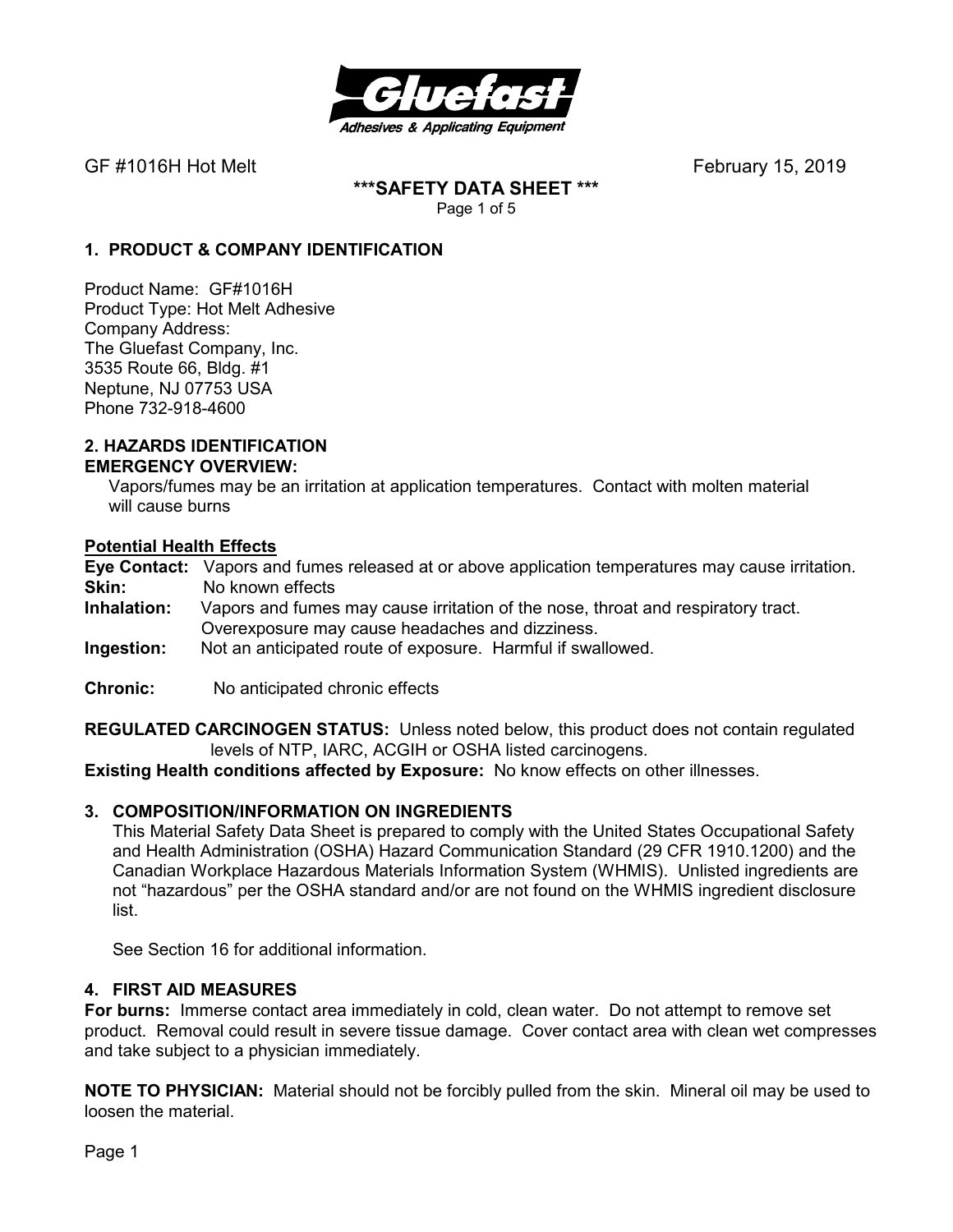

# **\*\*\*SAFETY DATA SHEET \*\*\***

Page 2 of 5

**If vapors inhaled:** Remove subject to fresh air. If breathing is difficult, give oxygen. If not breathing, give artificial respiration. Call a physician if symptoms persist.

**If Ingested:** If person can swallow, give one glass of water or milk. Do not induce vomiting. Get immediate medical attention. Never give anything by mouth to an unconscious person.

## **5. FIRE FIGHTING MEASURES**

 **Flash point/method:** Greater than 400 degrees F / Cleveland (204°C)

 **Upper Explosive Limit/Lower Explosive Limit:** Not Applicable

 **Auto-ignition Temperature:** Not Applicable

 **Appropriate Extinguishers:** Carbon dioxide, dry chemical, chemical foam, or water fog. Using a direct, straight water stream may tend to spread a fire.

 **Special Fire Fighting Procedures:** Avoid using direct straight water stream on molten material to reduce splattering and spreading of the fire.

 **Unusual Fire and Explosion Hazards:** None known.

 **Hazardous Combustion product:** Incomplete combustion can yield low molecular weight hydrocarbons, carbon monoxide.

### **6. ACCIDENTAL RELEASE MEASURES**

 **Spill or leak procedures:** Allow to solidify at room temperature, scrape up and place in disposal container.

### **7. HANDLING AND STORAGE**

Consult the Technical Data Sheet for specific storage instructions.

### **8. EXPOSURE CONTROLS/PERSONAL PROTECTION**

**Eye protection:** Wear safety glasses to reduce the potential for eye contact; a face shield is appropriate if splashing is likely. Have eyewashes available where eye contact can occur.

**Skin protection:** At elevated temperatures prevent contact by wearing thermally protective gloves and a long sleeved shirt. Provide a cold water source for burn treatment.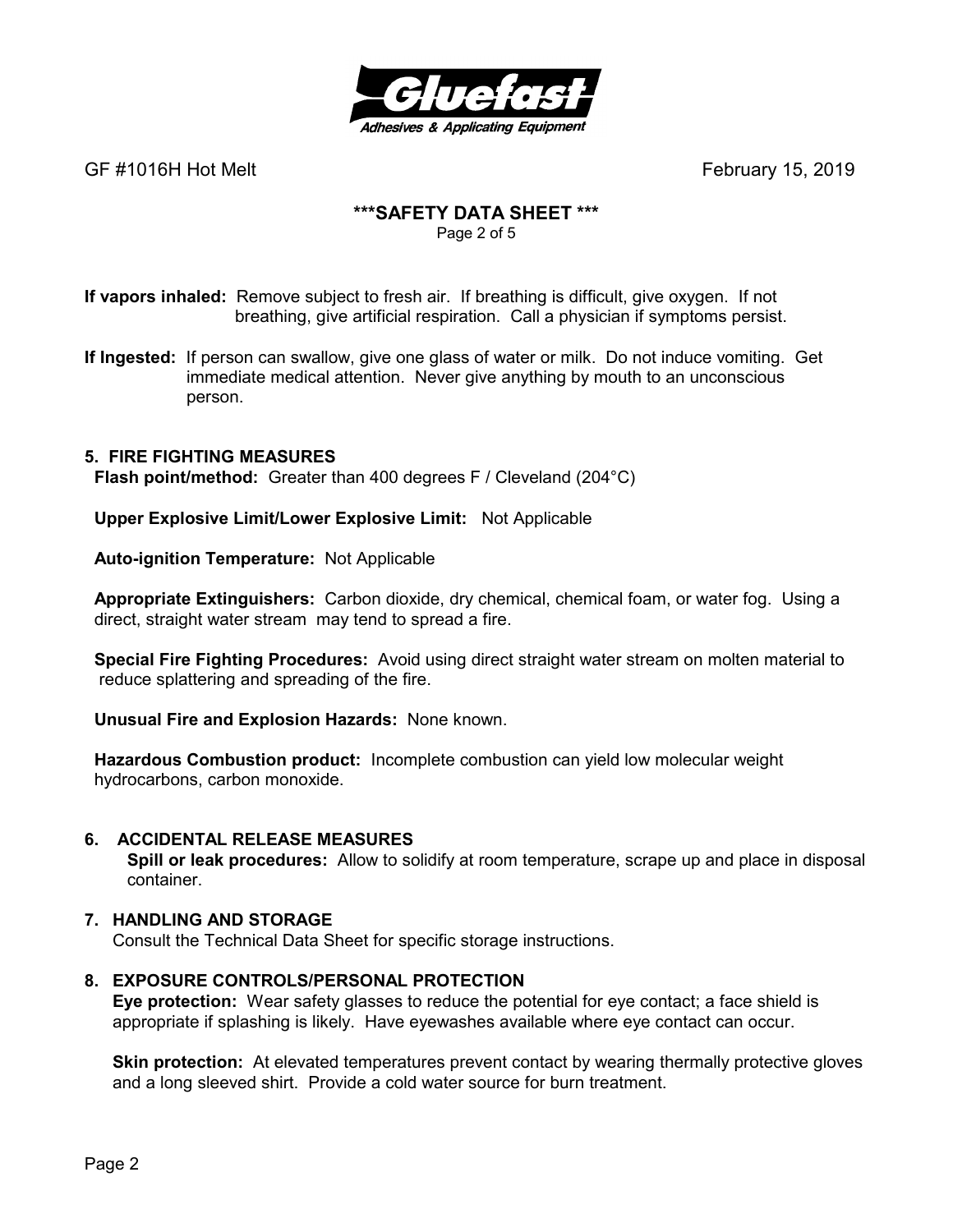

## **\*\*\*SAFETY DATA SHEET \*\*\***  Page 3 of 5

**Respiratory Protection:** Not normally required.Use NIOSH/MSHA approved respirator if conditions warrant.

**Ventilation:** Hot melts should be used with good ventilation. At the application temperature use of local exhaust over the pre-melting reservoir is encouraged.

## **9. PHYSICAL AND CHEMICAL PROPERTIES**

| <u>THI UIVAL AND VIILIMIVAL I INDI LINTILU</u> |                                                                                                                                                                                                                                                                     |
|------------------------------------------------|---------------------------------------------------------------------------------------------------------------------------------------------------------------------------------------------------------------------------------------------------------------------|
| <b>Physical state:</b>                         | Solid (as supplied)                                                                                                                                                                                                                                                 |
| Color:                                         | White                                                                                                                                                                                                                                                               |
| Odor:                                          | Slight Odor                                                                                                                                                                                                                                                         |
| <b>Specific gravity:</b>                       | Not established                                                                                                                                                                                                                                                     |
| % Solids by Weight                             | 100 %                                                                                                                                                                                                                                                               |
| pH:                                            | Not applicable (as supplied)                                                                                                                                                                                                                                        |
| <b>Boiling Range:</b>                          | Not applicable (as supplied)                                                                                                                                                                                                                                        |
| <b>Melting Point:</b>                          | 175-180°F                                                                                                                                                                                                                                                           |
| <b>Vapor Pressure:</b>                         | Not established                                                                                                                                                                                                                                                     |
| Vapor density:                                 | Not applicable                                                                                                                                                                                                                                                      |
| <b>Evaporation rate:</b>                       | Not applicable                                                                                                                                                                                                                                                      |
| <b>Water/Oil Partition coefficient</b>         | Not established                                                                                                                                                                                                                                                     |
| <b>VOC content:</b>                            | No levels of volatile organic compound emissions are<br>expected at ambient temperature and pressure. Low<br>molecular weight hydrocarbons may be emitted at<br>application temperature. Emissions data is best<br>developed by monitoring actual plant conditions. |
| <b>10. STABILITY AND REACTIVITY DATA</b>       |                                                                                                                                                                                                                                                                     |
| <b>Stability:</b>                              | Stable                                                                                                                                                                                                                                                              |
| Incompatibility                                | Not established                                                                                                                                                                                                                                                     |
| <b>Hazardous Decomposition:</b>                | Not established                                                                                                                                                                                                                                                     |
| <b>Hazardous Polymerization:</b>               | Will not occur.                                                                                                                                                                                                                                                     |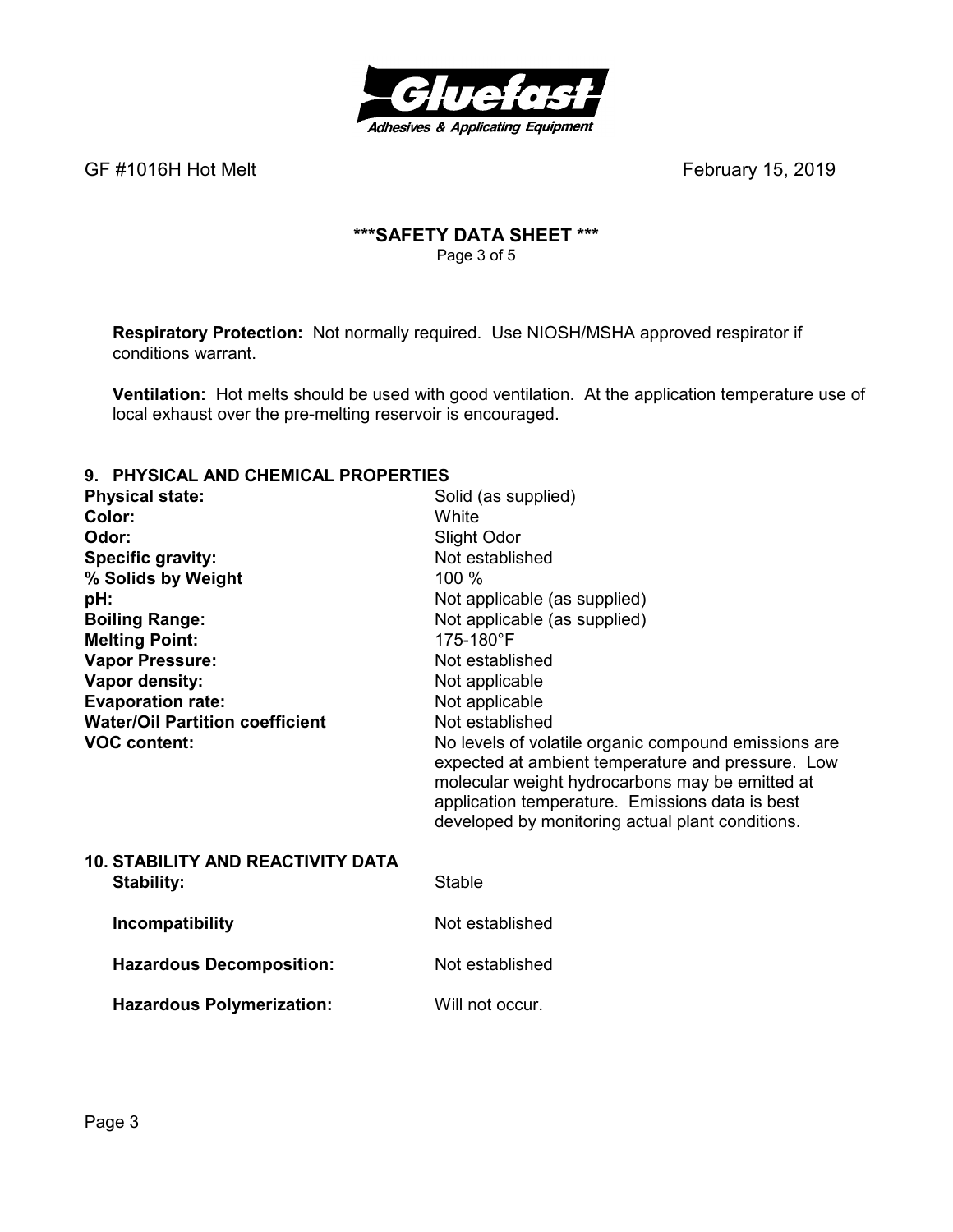

## **\*\*\*SAFETY DATA SHEET \*\*\***  Page 4 of 5

#### **11. TOXICOLOGICAL INFORMATION**  No data available

## **12. ECOLOGICAL INFORMATION**

No data available

## **13. DISPOSAL CONSIDERATIONS**

**To the best of our knowledge, this product does not meet the definition of hazardous waste under the U.S. EPA Hazardous Waste Regulation 40 CFR 261. Dispose of in an approved landfill. Consult your state, local or provincial authorities and your local waste vendor for more restrictive requirements.** 

### **14. TRANSPORT INFORMATION**

UNITED STATES DEPARTMENT OF TRANSPORTATION (DOT)

Dot Proper Shipping Name: NOT REGULATED

 It is our opinion that the information provided here may be used to transport this product in compliance with Canadian Transportation of Dangerous Goods.